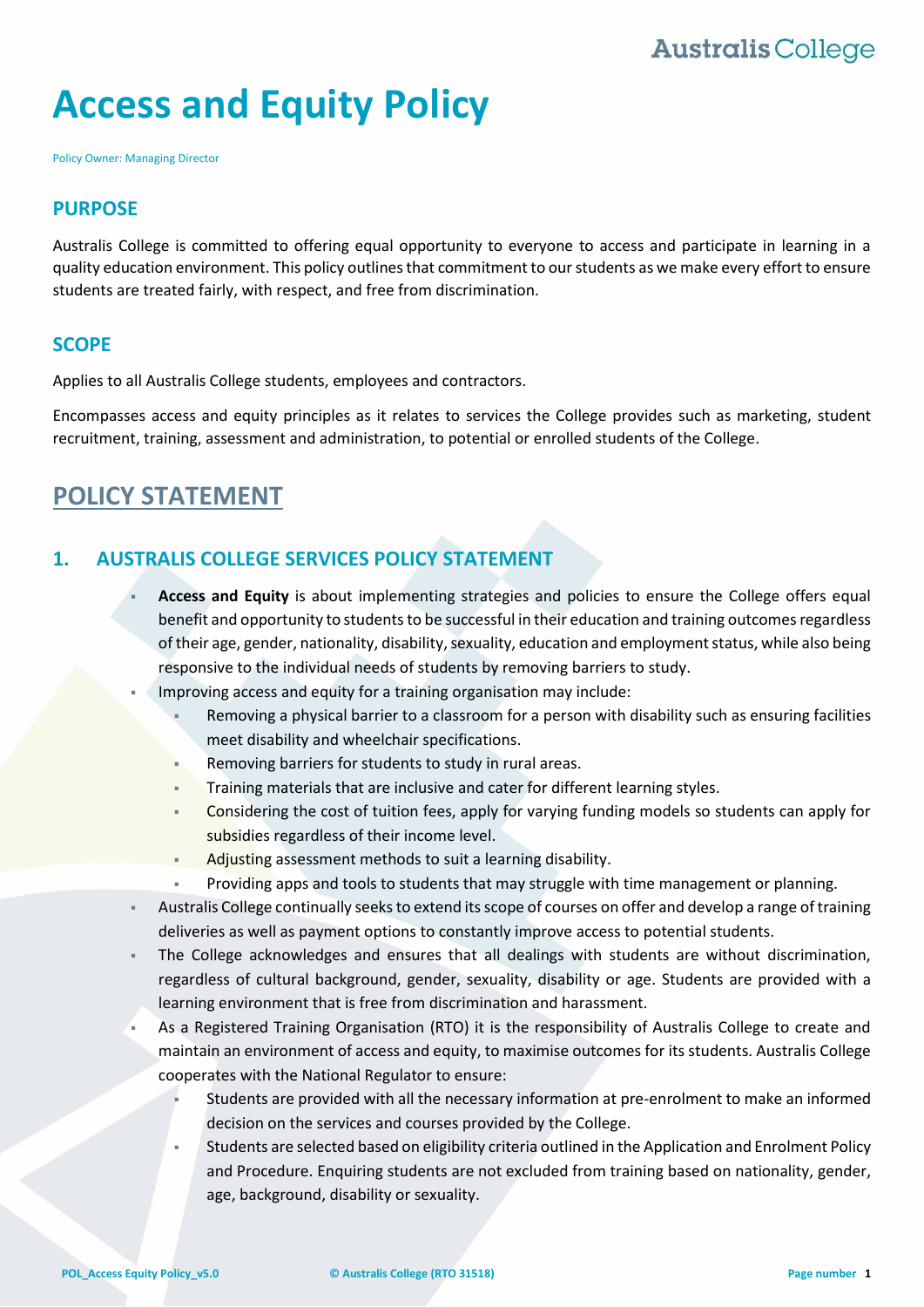- Students will be provided with every reasonable opportunity to enrol and are provided with information on how to access the services they require to successfully complete their chosen course.
- Students are provided with training, assessment and administration services; where support is required outside the College's scope of services, students will be referred to appropriate external providers.
- Assessment tools and decisions are fair, flexible, valid and reliable to ensure quality outcomes for students.
- These principles are integrated into all College services delivered to students. This covers but is not limited to the following student engagement services and information platforms:
	- Student recruitment services provided by the College or by any third party partners it engages to provide services on its behalf. Includes sources of information provided to the student such as:
		- Advertising such as radio, brochures, banners.
			- Social media and forums.
		- Australis College and Agent websites.
		- Phone or email correspondence.
	- Training and assessment services such as:
		- Online and social media forums.
		- Training and assessment content and supporting materials.
		- Engagement with Trainer/Assessor or Head of Faculty by phone, email, and communication through iTRAIN.
		- Classroom-based training (where applicable).
		- Practical placements or workshops.
		- Assessment methods including Credit Transfer (CT), Recognition of Prior Learning (RPL) and reasonable adjustment.
	- Support services:
		- Core Skills Assessment.
		- Withdrawals, Cancellations and Variations to course enrolments.
		- Student application and administration services:
			- Collection and processing of student information.
			- Processing of enrolment.
			- Fees, charges and refunds.
- With the exception of students enrolling under Queensland User Choice (refer to the Traineeship Training and Administration Procedure), all qualification application enquires are transferred to Career Advisors to ensure the potential student is provided with accurate and up to date information on the relevant course and terms and conditions of becoming a student at Australis College prior to enrolment. This allows individuals to discuss their career aspirations, styles of learning and perceived barriers to study to ensure that our services match their expectations and learning outcomes.

#### **2. SELECTION CRITERIA FOR ENROLMENT**

- Australis College will abide by eligibility requirements as detailed by Government Policy and funding/loan requirements, including any course eligibility requirements.
- Students wishing to utilise the VET Student Loans scheme will need to satisfy the VET Student Loan eligibility and academic suitability requirements. Refer to the Application and Enrolment Policy and Procedure, and the Student Entry Procedure for VSL Eligibility for further information [\(https://www.australiscollege.edu.au/students/\)](https://www.australiscollege.edu.au/students/).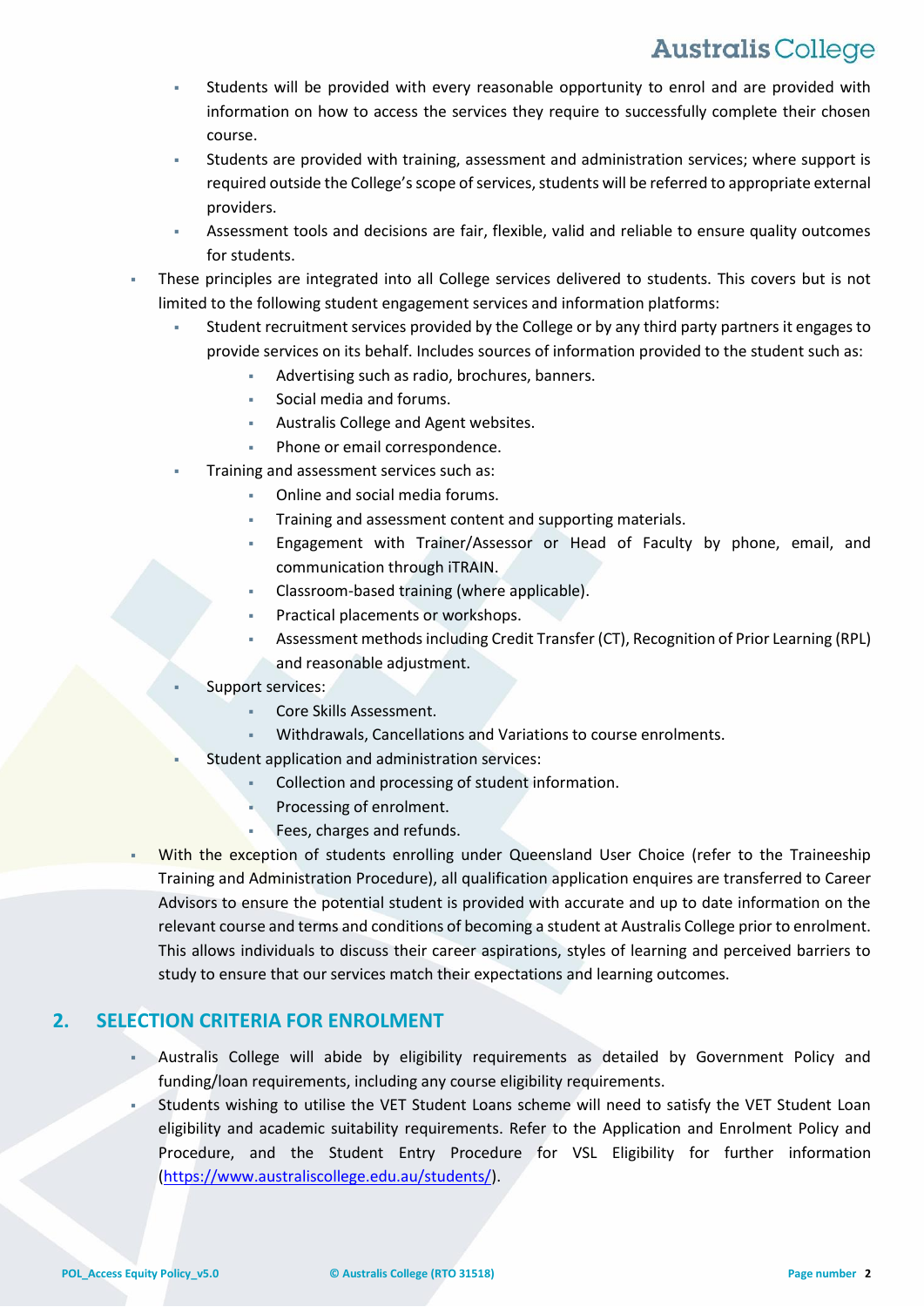- Students that reside in Queensland may be eligible for a subsidised training place for their selected course. Note that subsidised training places will only apply to qualifications that the College has on scope, and is approved to deliver (refer to the [Queensland Skills Gateway\)](http://www.skillsgateway.training.qld.gov.au/).
- Please refer to the Application and Enrolment Policy and Procedure for detailed eligibility requirements sourced from the Queensland Certificate 3 Guarantee and Queensland Higher Level Skills programs. Eligibility for Traineeships under the [User](https://training.qld.gov.au/site/providers/Documents/pqs/become/user-choice-policy.pdf) Choice is documented in the Traineeship Training and Administration Procedure.
- Qualifications delivered by Australis College may have course entry requirements and/or prerequisites that must be met in order to enrol. Prerequisite information is published on [training.gov.au;](http://training.gov.au/) prerequisite and course entry restrictions and are also available on the applicable course page on the Australis Colleg[e website.](file://///fileserver01/CompanyShares/POLICIES%20&%20PROCEDURES/TRAINING%20AND%20ADMINISTRATION/TRAINING%20AND%20ADMINISTRATION%20POLICIES/MASTER%20DOCUMENT/australiscollege.edu.au/courses/)

#### **3. LANGUAGE, LITERACY AND NUMERACY (LLN)**

- Qualifications delivered under the vocational and education framework are developed according to the AQF level of criteria expressed as learning outcomes. This includes the outcomes of knowledge and skills required for the industry such as employability, foundation and communication skills, and the application of these knowledge and skills based on the level of qualification (i.e. certificate III, certificate IV, diploma, etc.).
- In order to determine that a student holds the Language, Literacy and Numeracy skills necessary to be successful in the enrolling course; potential students may be required to complete a government approved core skills assessment activity, Core Skills Assessment Profile for Adults (CSPA) to assess their suitability before being enrolled in their chosen course. Criteria for the Core Skills Assessment is based on the level of high school completed, prior study and work experience (refer to Core Skills Assessment Policy and Procedure or Student Entry Procedure for VSL Eligibility).
- Entry into a VET Student Loan approved course for those wishing to apply for a VET Student Loan requires the student to complete the CSPA at an Exit Level 3. Results for other courses and funding will be based on the specific requirements for each course and the AQF level required for successful learning outcomes.
- Student CSPA outcomes are used to determine if the course is suitable, whether additional training support and resources may be utilised, or if a referral to external support services specialising in LLN is necessary. All results from these activities are recorded on our Student Management System.

#### **4. ASSESSMENT AND REASONABLE ADJUSTMENT**

- Trainers and Assessors are responsible for using communication and training/assessment methods that encourage, connect and support individuals within the learning environment.
- Australis College has identified and understands that the learning journey required by individuals may be different and therefore has developed processes to support individual learners successfully complete their studies. As an example, some students may gain the qualification through a RPL process; where others may complete training before being assessed, while other learners may require a different timeframe than others, due to family responsibilities or because they are returning to education after a long period.
- All students will have a discussion with a Career Advisor at application as to their prior learning and work history to determine whether they may qualify for CT or RPL.
- Australis College implements the four Principles of Assessment and Rules of Evidence to ensure quality outcomes for students that are fair, flexible, valid and reliable. Competency standards are measured against the VET accredited course as per the National Training Register [\(training.gov.au\)](http://training.gov.au/Home/Tga).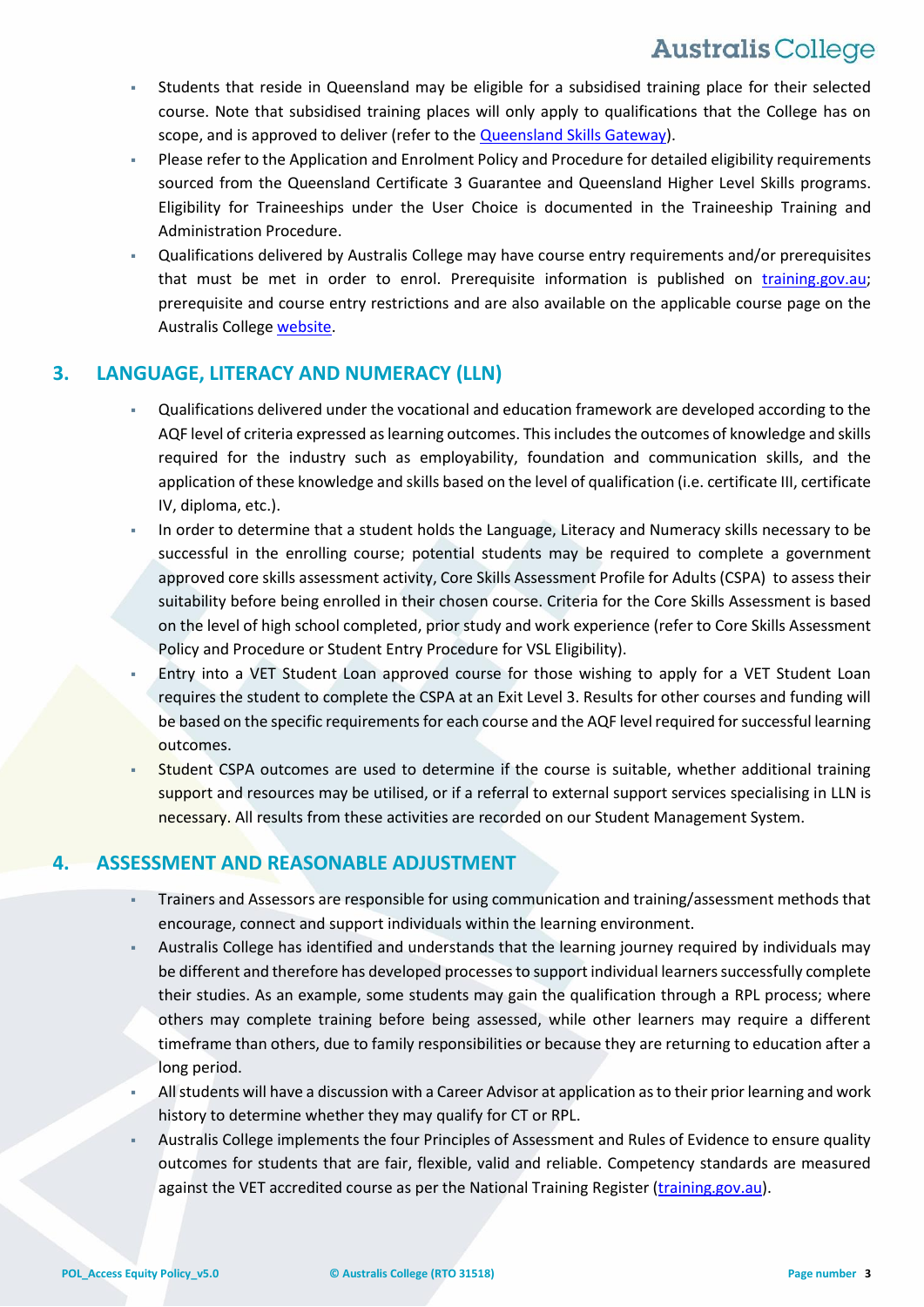- The College has processes in place to set consistent standards in assessment marking across Trainers and Assessors within the same Faculty. Students will be provided with constructive feedback to address any gaps in learning and improve on results.
- Where relevant, an Assessor may need to make reasonable adjustments to and assessment methods to cater for and assist students with a disability or barrier to participate in assessment. This allows the student to demonstrate competency using another method of training and assessment. Examples include:
	- Providing additional resources such as hard copy resources, audio, course materials in a different format.
	- Adjusted assessment methods such as oral presentations, practical demonstrations, role plays, video or modified assignments and course work.
- Reasonable adjustment must be approved by the Head of Faculty. All adjustments must be recorded on the Student Management System and the student must still demonstrate competency against all the unit of competency requirements on [training.gov.au.](http://training.gov.au/Home/Tga)

#### **5. ACCESS AND EQUITY COMPLAINTS**

 Students, staff or clients who have reason to believe anyone representing Australis College, or any published content such as marketing, training and assessment material branded by the College has breached the access and equity principles outlined in this policy, should raise their concerns by emailing Quality a[t quality@australiscollege.edu.au](mailto:quality@australiscollege.edu.au) or by completing the Feedback and Complaint Form available on the Australis College website: [https://www.australiscollege.edu.au/students/.](https://www.australiscollege.edu.au/students/) For further information, refer to the Grievances, Complaints and Appeals Policy and Procedure.

#### **SUPPORTING DOCUMENTS AND INFORMATION**

- A list of applicable legislation is detailed within the legislation tab in the Quality Management Register.
- Environment, Health and Safety refer to the Health and Safety Policy.
- Internal recordkeeping, communication and training refer to the Communication, Training and Recordkeeping Procedure.
- **Access and Equity** means policies and approaches aimed at ensuring that VET is responsive to the individual needs of clients whose age, gender, cultural or ethnic background, disability, sexuality, language skills, literacy or numeracy level, unemployment, imprisonment or remote location may present a barrier to access, participation and the achievement of suitable outcomes.
- **Language** is the main way we make and understand meaning as humans. Includes speaking, listening, reading, writing, and visual communication. In its broadest sense, language involves the words, verbal structures and gestures we use to convey meaning. It also refers to using words and grammatical structures and other meaning support system (e.g. gestures when speaking and listening; punctuation and formatting when reading and writing to make meaning of, or to understand someone else's meaning).
- **Literacy** is the ability to read and use written information as well as to write in an appropriate manner at home, at work and in the community. Literacy is the ability to read and use written information as well as to write in a range of contexts. Literacy involves the integration of speaking, listening and critical thinking with reading and writing.
- **Numeracy** is the ability to use the mathematical concepts needed to function effectively in work and social contexts. Numeracy involves the practical application of mathematical skills to absorb, use and critically evaluate information in numerical and graphical form. This can include number skills, spatial and graphical concepts, the use of measurement, problem solving.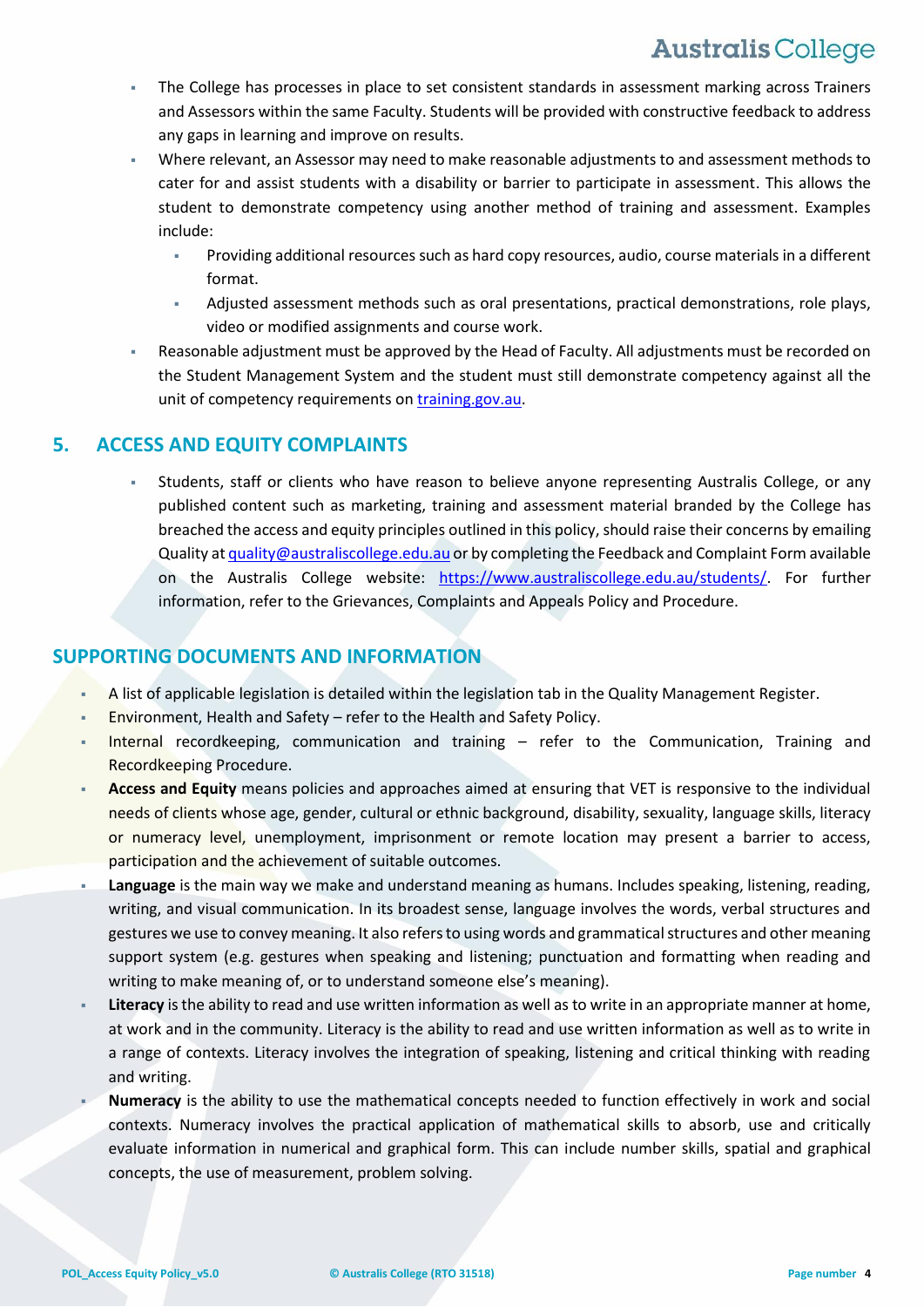- **Reasonable adjustment** in VET is the term applied to modifying the learning environment or making changes to the training delivered to assist a learner with a disability. This can be as simple as changing classrooms to be closer to amenities or installing a particular type of software on a computer for a person with vision impairment.
- **Principles of Assessment:**
	- **Fairness** the individual learner's needs are considered in the assessment process. Where appropriate, reasonable adjustments are applied by the RTO to take into account the individual learner's needs. The RTO informs the learner about the assessment process, and provides the learner with the opportunity to challenge the result of the assessment and be reassessed if necessary.
	- **Flexibility** assessment is flexible to the individual learner by:
		- reflecting the learner's needs;
		- assessing competencies held by the learner no matter how or where they have been acquired; and
		- drawing from a range of assessment methods and using those that are appropriate to the context, the unit of competency and associated assessment requirements, and the individual.
	- **Validity** any assessment decision of the RTO is justified, based on the evidence of performance of the individual learner. Validity requires:
		- assessment against the unit/s of competency and the associated assessment requirements covers the broad range of skills and knowledge that are essential to competent performance;
		- assessment of knowledge and skills is integrated with their practical application;
		- assessment to be based on evidence that demonstrates that a learner could demonstrate these skills and knowledge in other similar situations; and
		- judgement of competence is based on evidence of learner performance that is aligned to the unit/s of competency and associated assessment requirements.
		- **Reliability** Evidence presented for assessment is consistently interpreted and assessment results are comparable irrespective of the assessor conducting the assessment.
- **Rules of Evidence**:
	- **Validity** the assessor is assured that the learner has the skills, knowledge and attributes as described in the module or unit of competency and associated assessment requirements.
	- **Sufficiency** the assessor is assured that the quality, quantity and relevance of the assessment evidence enables a judgement to be made of a learner's competency.
	- **Authenticity** the assessor is assured that the evidence presented for assessment is the learner's own work.
	- **Currency** the assessor is assured that the assessment evidence demonstrates current competency. This requires the assessment evidence to be from the present or the very recent past.
- RTO Registered Training Organisation.
- VET Vocational Education and Training.
- CT Credit Transfer.
- RPL Recognition of Prior Learning.
- AQF Australian Qualifications Framework.
- CSPA Core Skills Profile for Adults Government Approved LLN assessment.
- LLN Language, Literacy and Numeracy.
- Inclusive practices in training- [Department of Employment, Small Business and Training.](https://desbt.qld.gov.au/training/providers/inclusive)
- Grievances Complaints and Appeals Policy and Procedure.
- Training and Student Engagement Policy and Procedure.